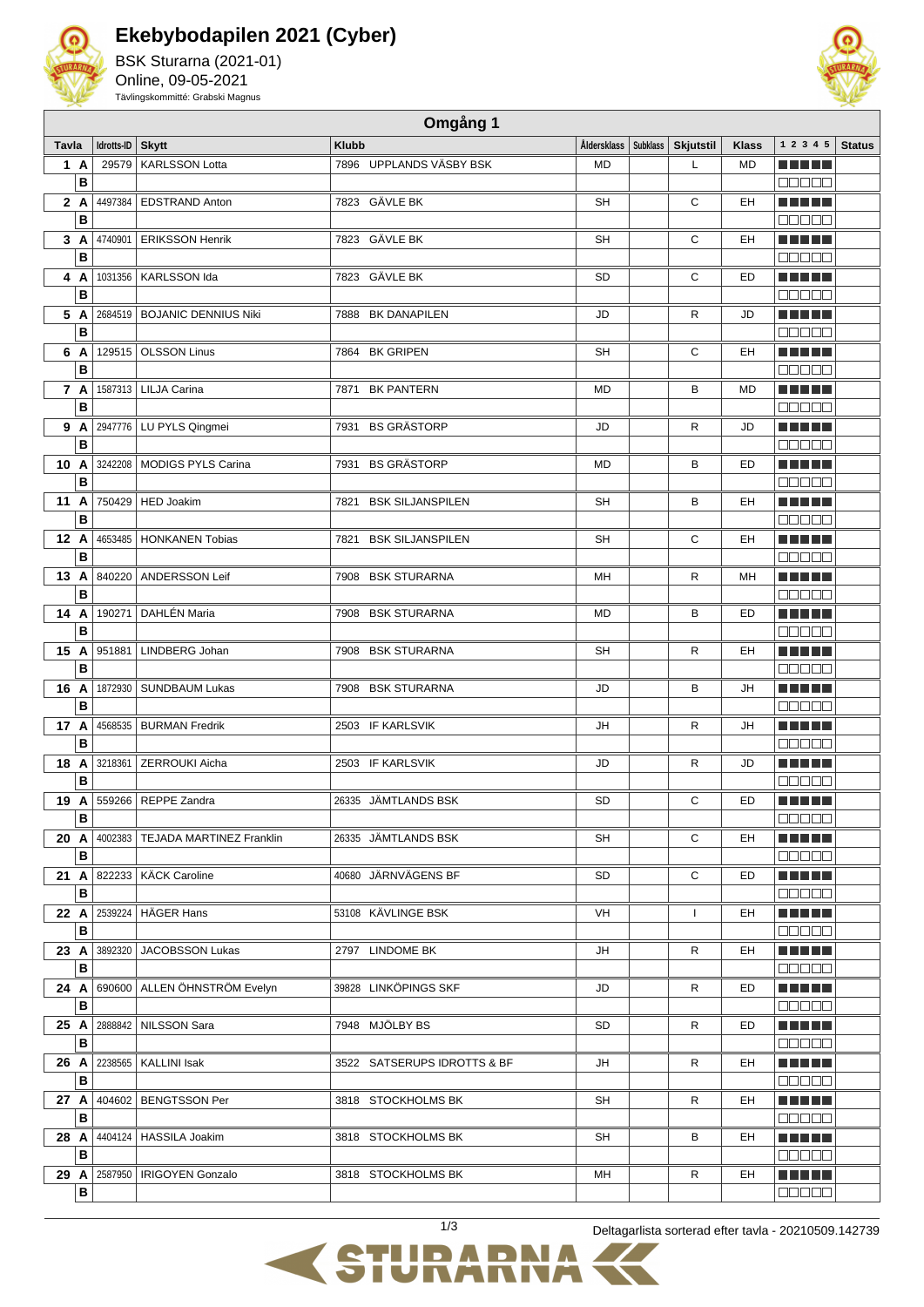

## **Ekebybodapilen 2021 (Cyber)**

BSK Sturarna (2021-01) Online, 09-05-2021 Tävlingskommitté: Grabski Magnus



|       | Omgång 1<br>Fortsätt |                 |                                         |                                 |                        |  |                  |              |                    |               |
|-------|----------------------|-----------------|-----------------------------------------|---------------------------------|------------------------|--|------------------|--------------|--------------------|---------------|
| Tavla |                      | Idrotts-ID      | <b>Skytt</b>                            | <b>Klubb</b>                    | Åldersklass   Subklass |  | <b>Skjutstil</b> | <b>Klass</b> | 1 2 3 4 5          | <b>Status</b> |
| 30 A  |                      | 327246          | JANGNÄS Erika                           | 3818 STOCKHOLMS BK              | <b>SD</b>              |  | R                | ED           | a katika Ing       |               |
|       | B                    |                 |                                         |                                 |                        |  |                  |              | 300 E E            |               |
| 31    | A                    | 3767046         | <b>LOHMANN Mark</b>                     | 3818 STOCKHOLMS BK              | MH                     |  | В                | EH           | TI FI FI FI        |               |
|       | B                    |                 |                                         |                                 |                        |  |                  |              | NA NA NA           |               |
| 32 A  |                      | 5652735         | <b>PLIHON Pierre</b>                    | 3818 STOCKHOLMS BK              | <b>SH</b>              |  | R                | EH           | TI TITLE           |               |
|       | B                    |                 |                                         |                                 |                        |  |                  |              | 30 D D D           |               |
| 33 A  |                      | 1548400         | ÅSÉLL Stine                             | 3818 STOCKHOLMS BK              | MD                     |  | B                | ED           | TI TITLE           |               |
|       | B                    |                 |                                         |                                 |                        |  |                  |              | REEE               |               |
|       |                      |                 |                                         |                                 |                        |  |                  |              |                    |               |
| 34 A  |                      | 2967342         | <b>OLSSON Lennart</b>                   | STRÄNGNÄS BSK<br>7904           | VH                     |  | B                | VH           | T FITTET           |               |
|       | B                    |                 |                                         |                                 |                        |  |                  |              | 3000A              |               |
| 35 A  |                      | 2712818         | <b>ANDERSSON Freya</b>                  | 7850 SUNDSVALL-ORTVIKENS BK     | JD                     |  | R                | JD           | TI TITLE           |               |
|       | в                    |                 |                                         |                                 |                        |  |                  |              | 300 C C C          |               |
| 36 A  |                      | 2712984         | <b>WAHLBERG Emma</b>                    | 7850 SUNDSVALL-ORTVIKENS BK     | CD                     |  | R                | CD           |                    |               |
|       | в                    |                 |                                         |                                 |                        |  |                  |              | 300 C C            |               |
| 37 A  |                      | 2905416         | <b>WESTLING Herman</b>                  | 7850 SUNDSVALL-ORTVIKENS BK     | JH                     |  | R                | EH           | TITI TIL           |               |
|       | в                    |                 |                                         |                                 |                        |  |                  |              | 3 8 8 8 8          |               |
| 38    | A                    | 68649           | <b>FINLI Robert</b>                     | 4080 TIMRÅ AIF                  | <b>SH</b>              |  | С                | EH           | TI TITLE           |               |
|       | B                    |                 |                                         |                                 |                        |  |                  |              |                    |               |
| 39    | A                    | 4166761         | HÖÖG Mattias                            | 4080 TIMRÅ AIF                  | MH                     |  | L                | EH           | TI TITLE           |               |
|       | B                    |                 |                                         |                                 |                        |  |                  |              | nnnn               |               |
| 40    | A                    | 3731744         | <b>LENNER Agnes</b>                     | 4080 TIMRÅ AIF                  | CD                     |  | B                | <b>CD</b>    | TIT FILL           |               |
|       | B                    |                 |                                         |                                 |                        |  |                  |              | a a a a a          |               |
| 41    | A                    | 4112750         | <b>LENNER Anton</b>                     | 4080 TIMRÅ AIF                  | KH                     |  | В                | KΗ           | TIT FILL           |               |
|       | B                    |                 |                                         |                                 |                        |  |                  |              | 300 E E E          |               |
| 42 A  |                      | 4277528         | <b>LENNER Johan</b>                     | 4080 TIMRÅ AIF                  | SН                     |  | L                | SH           | TI TITLE           |               |
|       | B                    |                 |                                         |                                 |                        |  |                  |              | 300 C C C          |               |
| 43    | A                    | 691838          | SUNDSTRÖM Albin                         | 4080 TIMRÅ AIF                  | JH                     |  | R                | JH           | TI TITLE           |               |
|       | B                    |                 |                                         |                                 |                        |  |                  |              | 30000              |               |
| 44    | A                    | 4129114         | SUNDSTRÖM Tomas                         | 4080 TIMRÅ AIF                  | MН                     |  | С                | MН           | an bin bin b       |               |
|       | B                    |                 |                                         |                                 |                        |  |                  |              | 300 E S            |               |
| 45    | A                    | 5016408         | <b>VINROTH William</b>                  | 4080 TIMRÅ AIF                  | KH                     |  | R                | KН           | TI DI DI T         |               |
|       | B                    |                 |                                         |                                 |                        |  |                  |              | 3 3 3 3 3          |               |
| 46    | A                    | 975778          | LIMÅS Joakim                            | 7874 TRELLEBORGS BÅGSKYTTEKLUBB | SH                     |  | С                | EH           | TI DI DI T         |               |
|       | B                    |                 |                                         |                                 |                        |  |                  |              | 3 8 8 8 8          |               |
| 47 A  |                      | 1582002         | MOSÉN Jacob                             | 7874 TRELLEBORGS BÅGSKYTTEKLUBB |                        |  | R                | EH           |                    |               |
|       |                      |                 |                                         |                                 | JH                     |  |                  |              |                    |               |
|       | В                    |                 |                                         |                                 |                        |  |                  |              | 88888              |               |
|       |                      | 48 A 2673837    | MOSÉN Simon                             | 7874 TRELLEBORGS BÅGSKYTTEKLUBB | JH                     |  | С                | JH           | <u> La Barta</u>   |               |
|       | в                    |                 |                                         |                                 |                        |  |                  |              | 00000              |               |
| 49 A  |                      |                 | 1540976   ALMGREN Sofia                 | 53001 ÅKERSBERGA BSK            | SD                     |  | С                | ED           | M S S S S S        |               |
|       | в                    |                 |                                         |                                 |                        |  |                  |              | <b>00000</b>       |               |
| 50 A  |                      | 1572169         | <b>JOHANSSON Rickard</b>                | 53001 ÅKERSBERGA BSK            | SH                     |  | С                | EH           | ME NE SE           |               |
|       | в                    |                 |                                         |                                 |                        |  |                  |              | Maaa a             |               |
|       |                      | 51 A 837574     | <b>PERSSON Erik</b>                     | 53001 ÅKERSBERGA BSK            | SH                     |  | С                | EH           | en je po po        |               |
|       | в                    |                 |                                         |                                 |                        |  |                  |              | 88888              |               |
|       |                      |                 | 52 A 811809 ARLEFUR WÄLLSTEDT Marcus    | 8661 HASSLARPS BK               | JH                     |  | С                | JH           | e e e e e          |               |
|       | В                    |                 |                                         |                                 |                        |  |                  |              | 00000              |               |
|       |                      |                 | <b>53 A   1731238   CLIFFORD Patrik</b> | 2797 LINDOME BK                 | MН                     |  | С                | EH           | e e e e e          |               |
|       | в                    | 4423980         | <b>CLIFFORD Maximilian</b>              | 2797 LINDOME BK                 | KH                     |  | C                | KH           | <u> El El El E</u> |               |
|       |                      | 54 A 1731238    | <b>CLIFFORD Patrik</b>                  | 2797 LINDOME BK                 | MН                     |  | R                | EH           | n na mar           |               |
|       | в                    | 4423980         | <b>CLIFFORD Maximilian</b>              | 2797 LINDOME BK                 | KH                     |  | R                | KH           | ME NE SE           |               |
|       |                      | 55 A 754885     | KULLBERG Alexander                      | 7880 SKOGENS IF KORSVÄGEN       | SH                     |  | С                | EH           | M M M M M          |               |
|       |                      | <b>B</b> 809551 | <b>KULLBERG Andreas</b>                 | 7880 SKOGENS IF KORSVÄGEN       | SH                     |  | С                | EH           | en je po po        |               |
|       |                      | 56 A 4112806    | VAN ALPHEN DE VEER Nina                 | 7904 STRÄNGNÄS BSK              | SD                     |  | В                | ED           | M M M M M          |               |
|       | В                    |                 |                                         |                                 |                        |  |                  |              | <b>BOOOO</b>       |               |